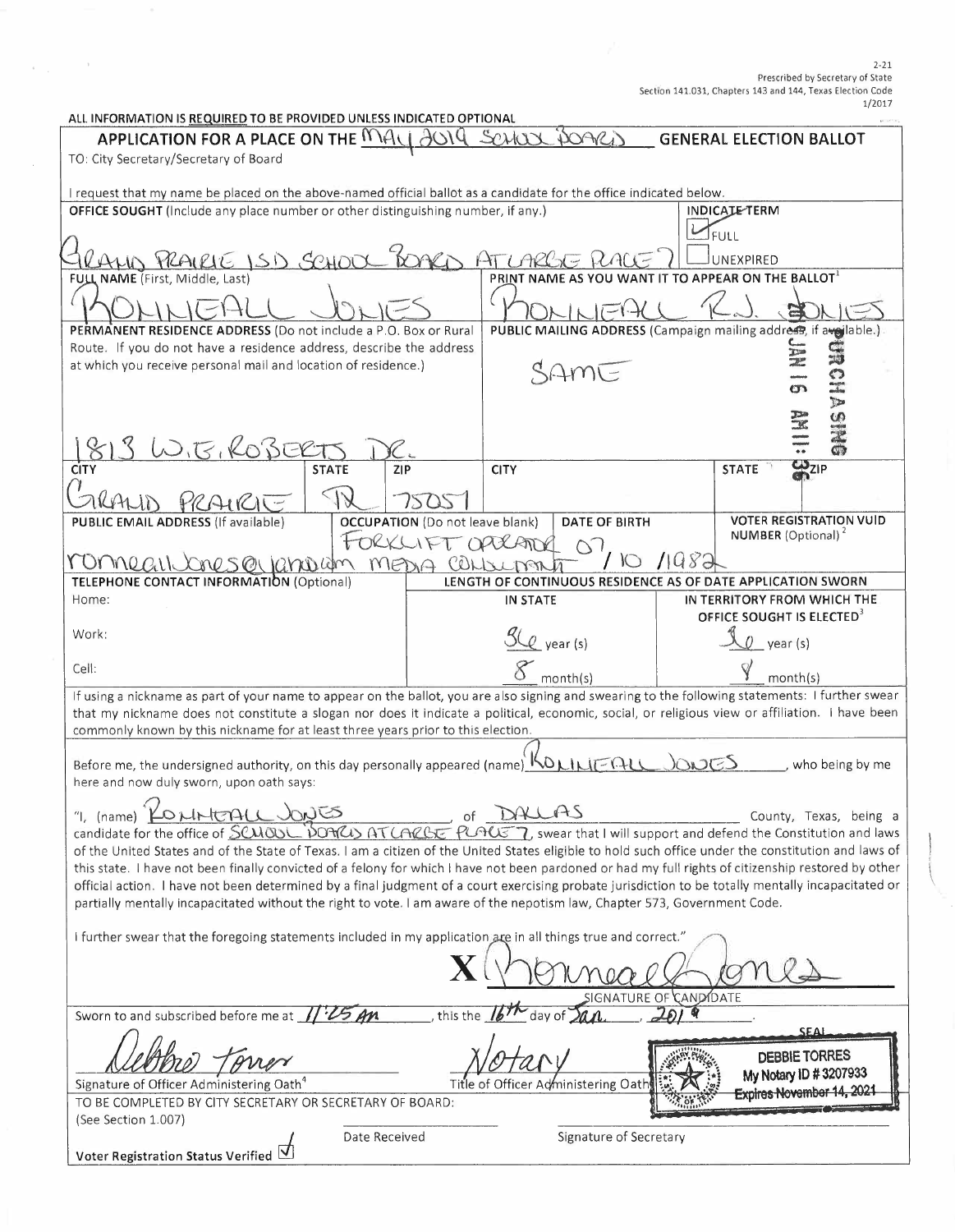### APPOINTMENT OF A CAMPAIGN TREASURER BY A CANDIDATE

|                                                                                          | See CTA Instruction Guide for detailed instructions.                                                                                                                                                                                                                                                                                             | 1 Total pages filed:                                                                  |  |  |  |  |
|------------------------------------------------------------------------------------------|--------------------------------------------------------------------------------------------------------------------------------------------------------------------------------------------------------------------------------------------------------------------------------------------------------------------------------------------------|---------------------------------------------------------------------------------------|--|--|--|--|
| $\overline{2}$<br>CANDIDATE<br>NAME                                                      | MS/MRS/MR)<br><b>FIRST</b><br>MI<br>ASMMC<br><b>NICKNAME</b><br>LAST<br><b>SUFFIX</b>                                                                                                                                                                                                                                                            | OFFICE USE ONLY<br>Filer ID #<br><b>RAL SIDS</b><br>Date Received                     |  |  |  |  |
| 3<br>CANDIDATE<br><b>MAILING</b><br><b>ADDRESS</b>                                       | $V \setminus V$<br>ADDRESS / PO BOX;<br>APT / SUITE #:<br>CITY:<br>STATE:<br>ZIP CODE<br>1813 W.E. ROBERTS DR.<br>GRAND PRAIRIE, TR 75051                                                                                                                                                                                                        | Lind<br>$\mathbb{C}$<br>7.<br>$\frac{5}{2}$<br>Date Hand-delivered or Postmarked<br>ယ |  |  |  |  |
| CANDIDATE<br>4<br><b>PHONE</b>                                                           | AREA CODE<br>PHONE NUMBER<br><b>EXTENSION</b><br>$(972)(039-0985)$                                                                                                                                                                                                                                                                               | <b>STA</b><br>Receipt #<br>Amount \$<br>Date Processed                                |  |  |  |  |
| OFFICE<br>5<br><b>HELD</b><br>(if any)                                                   |                                                                                                                                                                                                                                                                                                                                                  | Date Imaged                                                                           |  |  |  |  |
| OFFICE<br>6<br><b>SOUGHT</b><br>(if known)                                               | FOOTRO AT LARGE<br>LICI                                                                                                                                                                                                                                                                                                                          |                                                                                       |  |  |  |  |
| $\overline{7}$<br><b>CAMPAIGN</b><br><b>TREASURER</b><br><b>NAME</b>                     | (MS/MRS/MR<br><b>NICKNAME</b><br>AMARA ELICARATI                                                                                                                                                                                                                                                                                                 | LAST<br><b>SUFFIX</b>                                                                 |  |  |  |  |
| CAMPAIGN<br>8<br>TREASURER<br><b>STREET</b><br><b>ADDRESS</b><br>(residence or business) | STREET ADDRESS (NO PO BOX PLEASE);<br>APT / SUITE #<br>CITY:<br>STATE:<br>Wi OBOS<br>CHILE VILLIANT                                                                                                                                                                                                                                              | ZIP CODE<br>75100                                                                     |  |  |  |  |
| CAMPAIGN<br>9<br><b>TREASURER</b><br><b>PHONE</b>                                        | AREA CODE<br>PHONE NUMBER<br><b>EXTENSION</b><br>$(214)$ 487-8579                                                                                                                                                                                                                                                                                |                                                                                       |  |  |  |  |
| 10 CANDIDATE<br><b>SIGNATURE</b>                                                         | I am aware of the Nepotism Law, Chapter 573 of the Texas Government Code.<br>I am aware of my responsibility to file timely reports as required by title 15 of<br>the Election Code.<br>I am aware of the restrictions in title 15 of the Election Code on contributions<br>from corporations and labor organizations.<br>Signature of Candidate | $1 - 14 - 19$<br>Date Signed                                                          |  |  |  |  |
| <b>GO TO PAGE 2</b>                                                                      |                                                                                                                                                                                                                                                                                                                                                  |                                                                                       |  |  |  |  |

Forms provided by Texas Ethics Commission

Revised 12/7/2017

**FORM CTA** PG<sub>1</sub>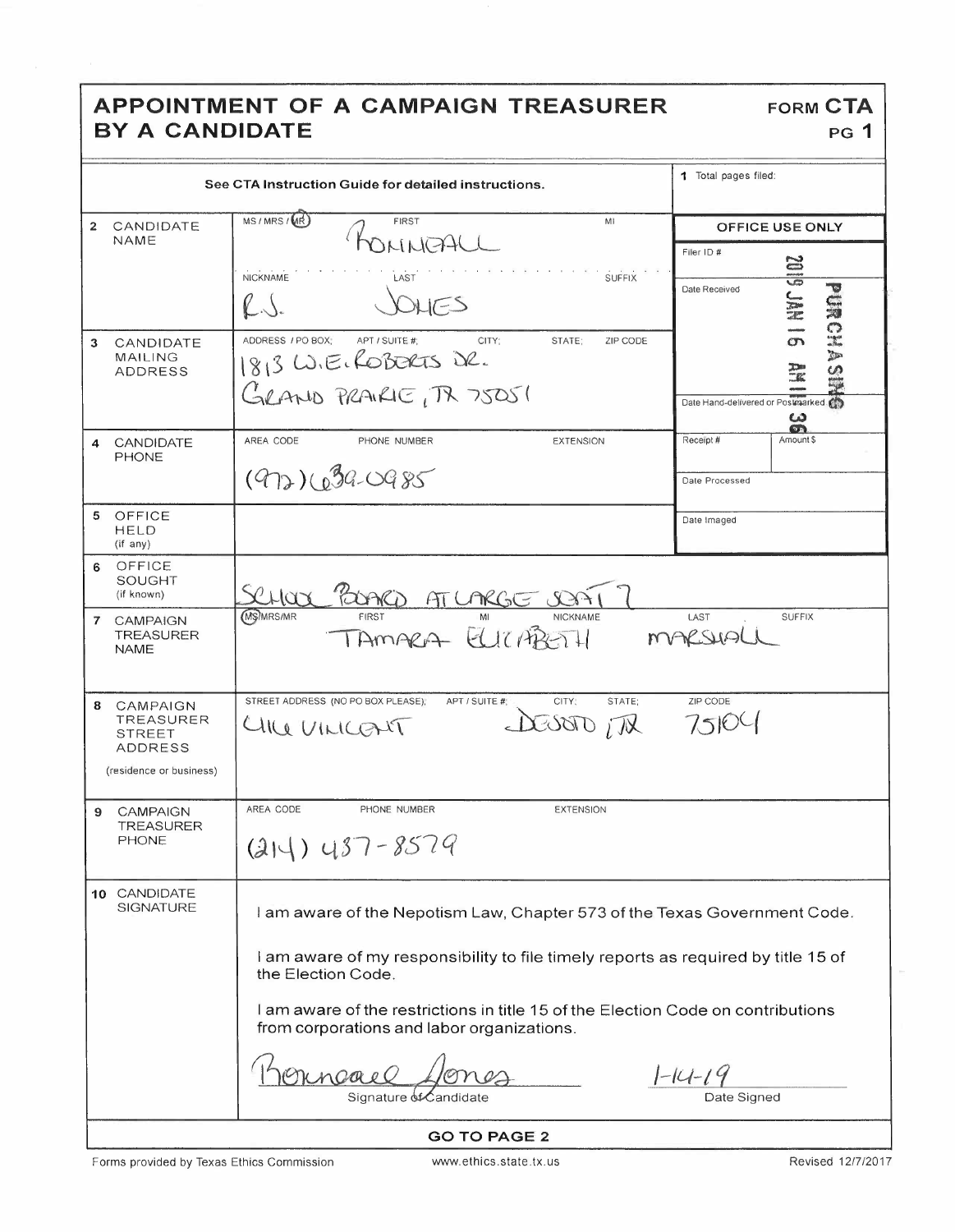# **FORM CTA CANDIDATE MODIFIED**  $PG<sub>2</sub>$ **REPORTING DECLARATION** 11 CANDIDATE NAME 12 MODIFIED **COMPLETE THIS SECTION ONLY IF YOU ARE** REPORTING **CHOOSING MODIFIED REPORTING DECLARATION** \*\* This declaration must be filed no later than the 30th day before the first election to which the declaration applies. .. • The modified reporting option is valid for one election cycle only. • • (Amelection cycle includes a primary election, a general election, and any related runoffs.) • Candidates for the office of state chair of a political party may NOT choose modified reporting. •• I do not intend to accept more than \$500 in political contributions or make more than \$500 in political expenditures (excluding filing fees) in connection with any future election within the election cycle. I understand that if either one of those limits is exceeded, I will be required to file pre-election reports and, if necessary, a runoff report. Year of election(s) or election cycle to Signature of Candidate which declaration applies This appointment is effective on the date it is filed with the appropriate filing authority. TEC Filers may send this form to the TEC electronically at treasappoint@ethics.state.tx.us or Fax this form to (512) 463-8808 or mail to **Texas Ethics Commission** P.O. Box 12070 Austin, TX 78711-2070 Non-TEC Filers must file this form with the local filing authority DO NOT SEND TO TEC For more information about where to file go to: https://www.ethics.state.tx.us/whatsnew/NewFilersGettingStarted.html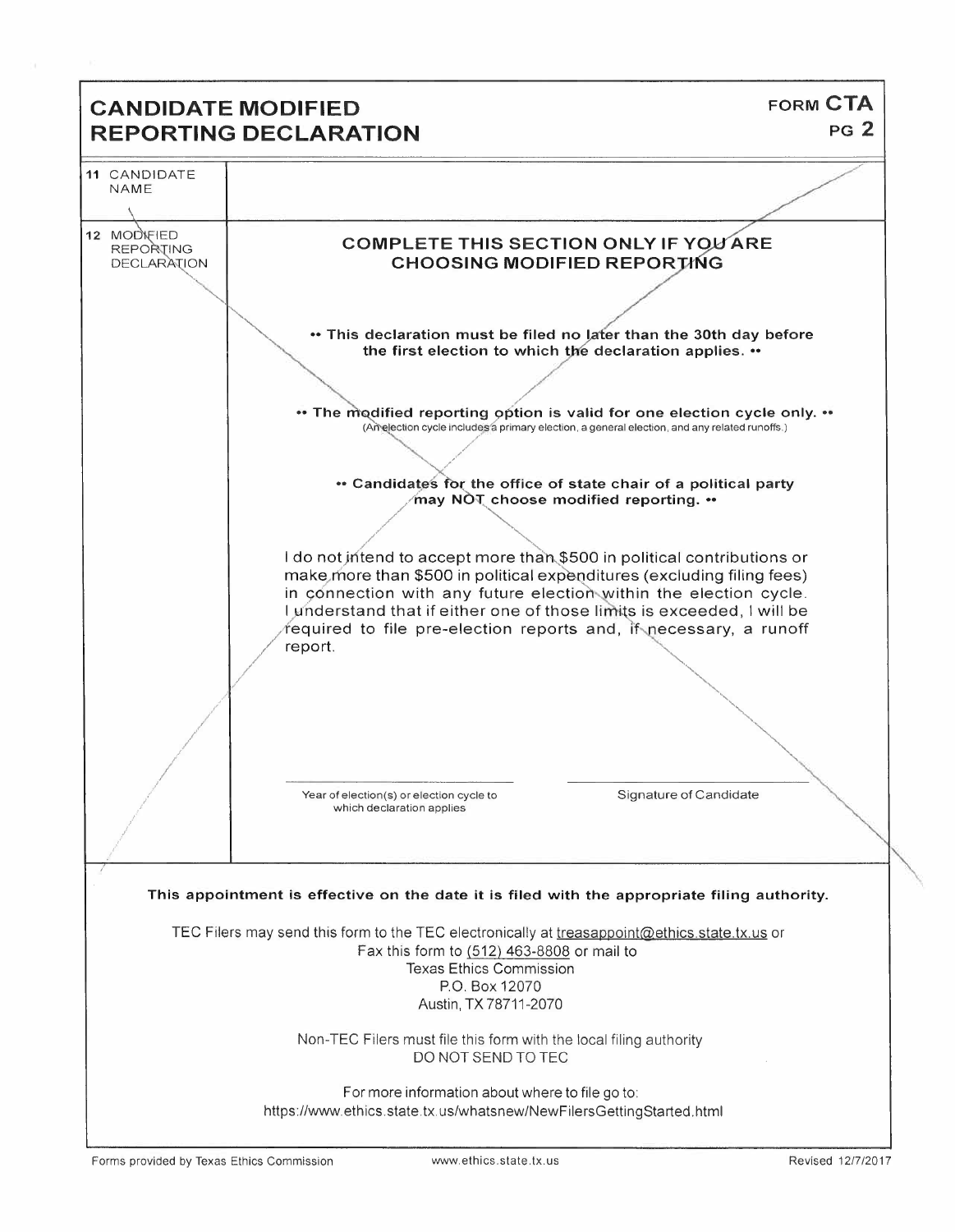# **CODE OF FAIR CAMPAIGN FORM CFCP**<br> **PRACTICES PRACTICES**

Pursuant to chapter 258 of the Election political committee is encouraged Campaign Practices. The Code n authority upon submission of a form. Candidates or political current campaign treasurer appoi 1997, may subscribe to the code

| uant to chapter 258 of the Election Code, every candidate and<br>ical committee is encouraged to subscribe to the Code of Fair<br>paign Practices. The Code may be filed with the proper filing<br>ority upon submission of a campaign treasurer appointment<br>1. Candidates or political committees that already have a<br>ent campaign treasurer appointment on file as of September 1,<br>may subscribe to the code at any time.<br>Subscription to the Code of Fair Campaign Practices is voluntary. | OFFICE USE, ONLY<br>$\frac{1}{2}$<br>Date Received<br><b>JAN 16</b><br>HOMA<br>$\sum$<br>$\frac{3}{2}$<br>Date Hand-delivered or Postcharked<br>Date Processed<br>Date Imaged |                                                                                                                   |  |  |  |  |  |  |
|-----------------------------------------------------------------------------------------------------------------------------------------------------------------------------------------------------------------------------------------------------------------------------------------------------------------------------------------------------------------------------------------------------------------------------------------------------------------------------------------------------------|-------------------------------------------------------------------------------------------------------------------------------------------------------------------------------|-------------------------------------------------------------------------------------------------------------------|--|--|--|--|--|--|
| COUNT NUMBER<br>cs Commission Filers)                                                                                                                                                                                                                                                                                                                                                                                                                                                                     | 2 TYPE OF FILER<br>CANDIDATE<br>If filing as a candidate, complete boxes 3 - 6,<br>then read and sign page 2.                                                                 | POLITICAL COMMITTEE<br>If filing for a political committee, complete<br>boxes 7 and 8, then read and sign page 2. |  |  |  |  |  |  |

| Subscription to the Code of Fair Campaign Practices is voluntary. |  |  |  |  |  |  |
|-------------------------------------------------------------------|--|--|--|--|--|--|
|                                                                   |  |  |  |  |  |  |

| 1 ACCOUNT NUMBER<br>(Ethics Commission Filers)                     | 2 TYPE OF FILER<br>CANDIDATE<br>If filing as a candidate, complete boxes 3 - 6,<br>then read and sign page 2. | POLITICAL COMMITTEE<br>If filing for a political committee, complete<br>boxes 7 and 8, then read and sign page 2. |  |  |  |  |
|--------------------------------------------------------------------|---------------------------------------------------------------------------------------------------------------|-------------------------------------------------------------------------------------------------------------------|--|--|--|--|
| 3 NAME OF CANDIDATE<br>(PLEASE TYPE OR PRINT)<br>OLINOAL<br>JOLIES | TITLE (Dr., Mr., Ms., etc.)<br><b>FIRST</b><br>KINDALI<br>me.<br><b>NICKNAME</b><br>LAST                      | MI<br>SUFFIX (SR., JR., III, etc.)                                                                                |  |  |  |  |
| 4 TELEPHONE NUMBER<br>OF CANDIDATE<br>(PLEASE TYPE OR PRINT)       | AREA CODE<br>PHONE NUMBER<br>9721639-0985                                                                     | EXTENSION                                                                                                         |  |  |  |  |
| 5.<br>ADDRESS OF CANDIDATE<br>(PLEASE TYPE OR PRINT)               | STREET / PO BOX:<br>APT / SUITE #:<br>CITY:<br>1813 W. Ex ROBERTS DR.                                         | STATE;<br>ZIP CODE                                                                                                |  |  |  |  |
| 6 OFFICE SOUGHT<br>BY CANDIDATE<br>(PLEASE TYPE OR PRINT)          | GRAND PLAIRIG, TX 20051<br>SCHOOL                                                                             |                                                                                                                   |  |  |  |  |
| 7 NAME OF COMMITTEE<br>(PLEASE TYPE OR PRINT)                      |                                                                                                               |                                                                                                                   |  |  |  |  |
| 8 NAME OF CAMPAIGN<br>TREASURER<br>(PLEASE TYPE OR PRINT)          | TITLE (Dr., Mr., Ms., etc.)<br><b>FIRST</b><br>AMARA<br>200<br><b>NICKNAME</b><br>LAST<br>MARSHALL            | MI<br>SUFFIX (SR., JR., III, etc.)                                                                                |  |  |  |  |
| <b>GO TO PAGE 2</b>                                                |                                                                                                               |                                                                                                                   |  |  |  |  |